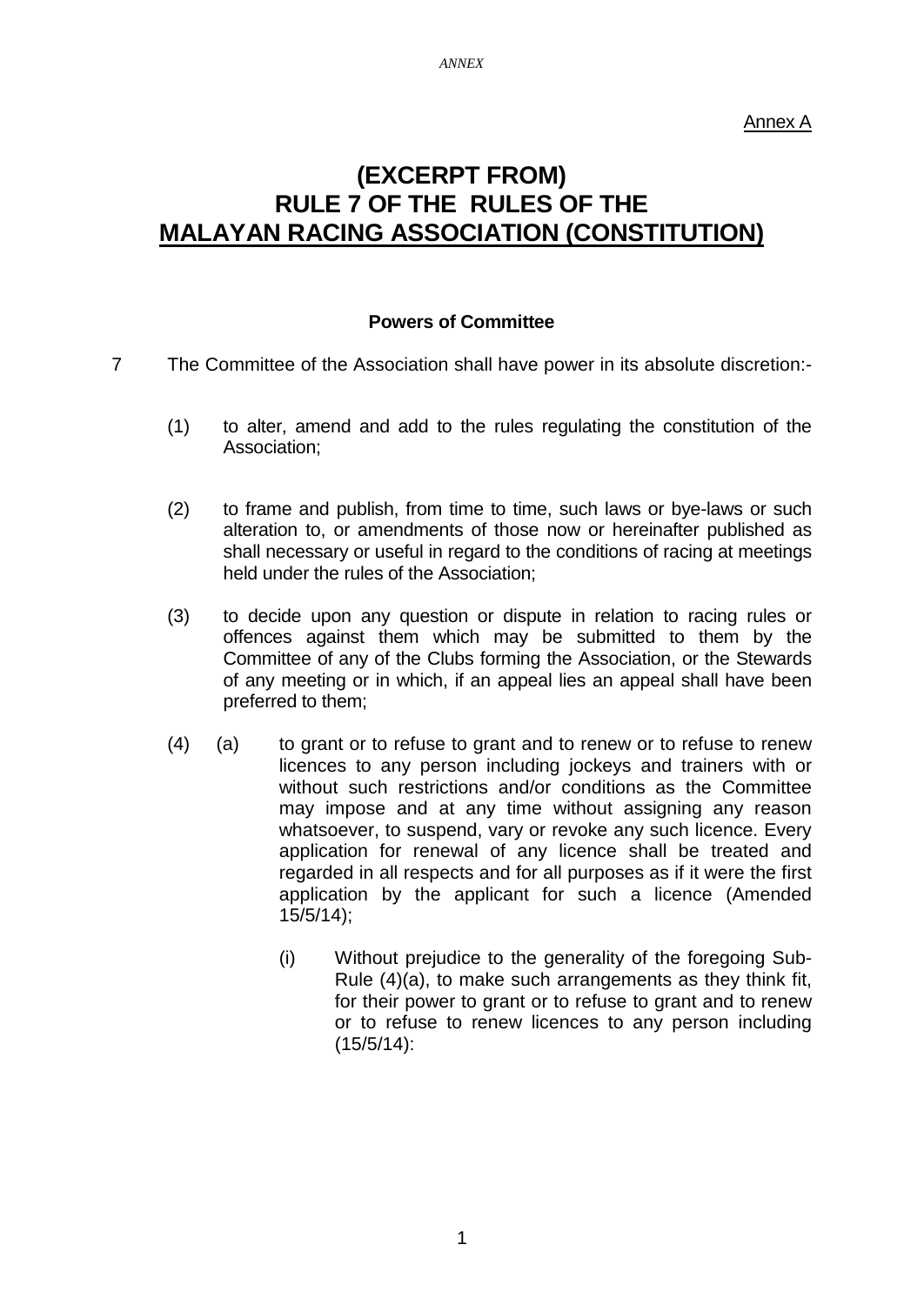- (a) Licences to Jockeys under the Rules of the Constitution or Rules of Racing, to be exercised on their behalf and in their name, by the Local Committee of an Associated Club or by a Licensing Committee appointed by it, comprising of any employee or appointee of the Associated Club including Professional Racing Stewards, Racing Stewards, Stipendiary Stewards and other Officials of the Associated Club where they are satisfied that it is in the interest of the efficient administration of horse racing and the operation of these Rules and the Rules of Racing to do so; and (15/5/14)
- (b) Visiting Trainer licence to visiting Trainers under the Rules of the Constitution or Rules of Racing, to be exercised on their behalf and in their name, by the Local Committee of an Associated Club or by a Licensing Committee appointed by it, comprising of any employee or appointee of the Associated Club including Professional Racing Stewards, Racing Stewards, Stipendiary Stewards and other Officials of the Associated Club where they are satisfied that it is in the interest of the efficient administration of horse racing and the operation of these Rules and the Rules of Racing to do so (15/5/14).
- (ii) The grant of such licences by the Local Committee may be subject to such restrictions and/or conditions as the Local Committee may impose and the Local Committee may at any time without assigning any reason whatsoever, suspend, vary or revoke any such licence. Every application to the Local Committee for renewal of any licence shall be treated and regarded in all respects and for all purposes as if it were the first application by the applicant for such a licence (15/5/14);
- (iii) In granting licences to Jockeys, the Local Committee shall have the power in its absolute discretion, in addition to the rules, conditions and criteria in the Rules of Racing, to impose its own rules, conditions and criteria for the issuance of Jockey Licences and to impose restrictions on the validity of such licences (15/5/14);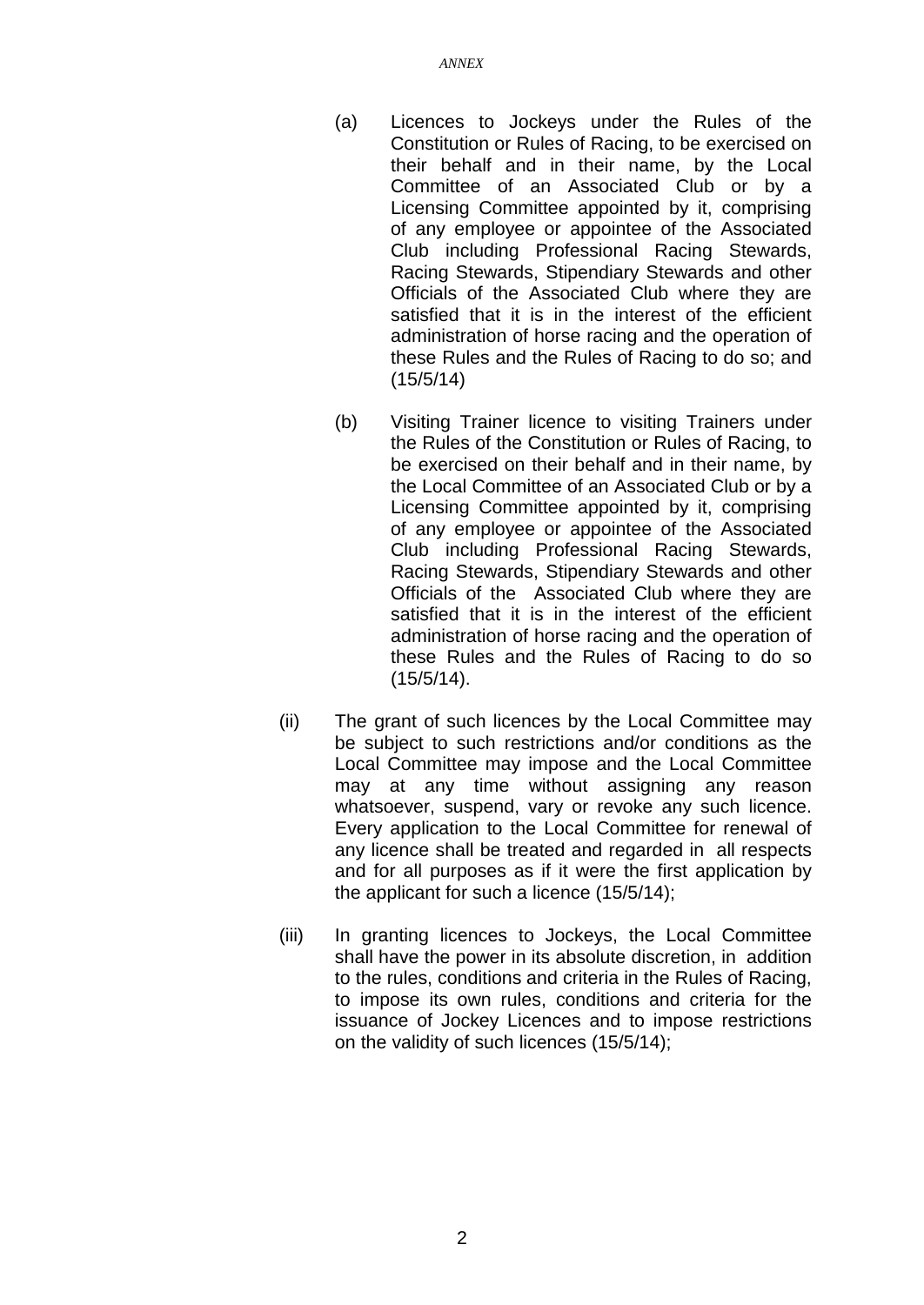(iv) Notwithstanding the issuance of licences to Jockeys and Visiting Trainers by the respective Associated Clubs, the Associated Club that issues the Jockey's Licence or Visiting Trainer's licence and the Jockey or the Visiting Trainer who is granted the Jockey Licence and Visiting Trainer licence respectively shall be bound by these Rules and the Rules of Racing. (15/5/14)

In these Rules, unless the context otherwise requires,

"Jockey" means a person who holds a Jockey Licence or a Visiting Jockey Licence issued by the Local Committee, and shall include an Apprentice Jockey Licence and a Visiting Apprentice Jockey Licence unless otherwise specified. (15/5/14)

"Trainer" means a person who either:

- (a) holds a Trainer licence granted by the Committee; or (15/5/14)
- (b) holds a Visiting Trainer licence granted by the Local Committee to Visiting Trainers to train horses for a specific period, race meeting or race which may, or may not be, open to International entries. (15/5/14)
- (b) to grant or to refuse to grant and to renew or to refuse to renew MRA Passes to any person including stable employees. Every application for an MRA Pass, whether it is a new application or an application for renewal of a pass previously held shall be considered individually upon its merits; (5/10/01)
- (c) to grant annual general permits to Amateur Riders to ride at meetings held under the rules of the Association; (Amended 5/10/01)
- (d) to grant annual general permits to any person to train as an amateur for Meetings held under the rules of the Association; (Amended 5/10/01)
- (5) to control the number of meetings held yearly by any of the Associated and Affiliated Clubs, to fix the dates at which all race meetings shall be held, to fix entry fees to be paid by owners for entering horses for races, and the manner of payment and collection of such fees by way of deposit accounts or otherwise. (Amended 27/12/96)
- (6) to suspend, disqualify, or warn off the course any person for any term or for life or at pleasure, and to disqualify any horse for any term or for life;
- (7) to confirm or adopt any suspension or disqualification or other punishment imposed by Stewards in any other country;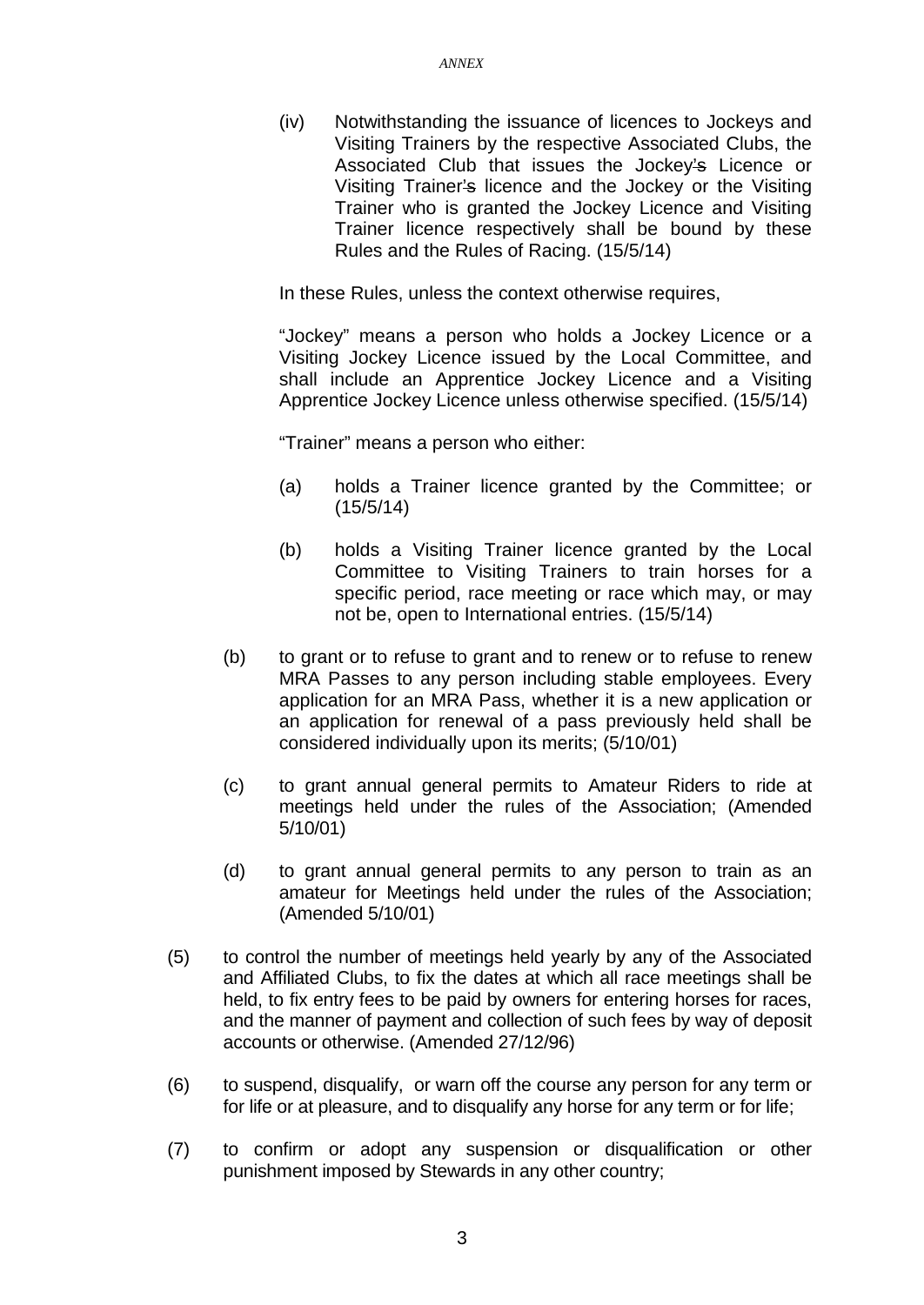- (7A) (a) The Committee shall have power in its absolute discretion, on its own motion, to review (Amended 24/10/02):
	- (i) any decision of the Stipendiary and/or the Racing Stewards; and/or
	- (ii) any matter arising from, out of or in connection with any Race Meeting, regardless of whether such matter may or may not have been dealt with by the Stipendiary Stewards and/or Racing Stewards; and/or
	- (iii) where justice requires or permits, their own previous decisions.

In exercising its discretion under this sub-rule, the Committee shall have all the powers referred to in Rule 10. (Amended 2/1/98)

- (b) Notwithstanding Rule (7A)(a) above, the Committee shall not review the decision of the Stipendiary Stewards or the Racing Stewards regarding the placings of horses in a race. (Amended 24/10/02)
- (c) Any powers delegated to the Stewards of a meeting are also vested in the Committee.
- (8) to impose any fine not exceeding \$300,000 (Amended 14/11/11);
- (9) to inquire at any time into the running of any horse upon any course or courses, whether a report concerning the same has been, made by any Stewards or not, where the running of such horse is alleged to be inconsistent with any previous or subsequent running of such horse, and fine, suspend, or disqualify any rider, jockey, trainer, nominator, owner, or the person, who, on such inquiry, may appear to the Committee to have been guilty of malpractice or corrupt practice, or in the case of a horse whose rider, jockey, trainer, nominator, or owner may have been so guilty, disqualify such horse in the last race in which he ran or for any subsequent race, or in such last race and for any subsequent race.
- (10) (i) to appoint an Executive President, Joint Executive Secretaries and Joint Executive Treasurers of the Association one each for Malaysia and Singapore, fix their duties and their remuneration as shall be determined from time to time. In these Rules unless the context otherwise requires, Executive President refers to the Chief Executive Officer of the Association and Treasurer refers to the Accountant of the Association. (Amended 9/5/11)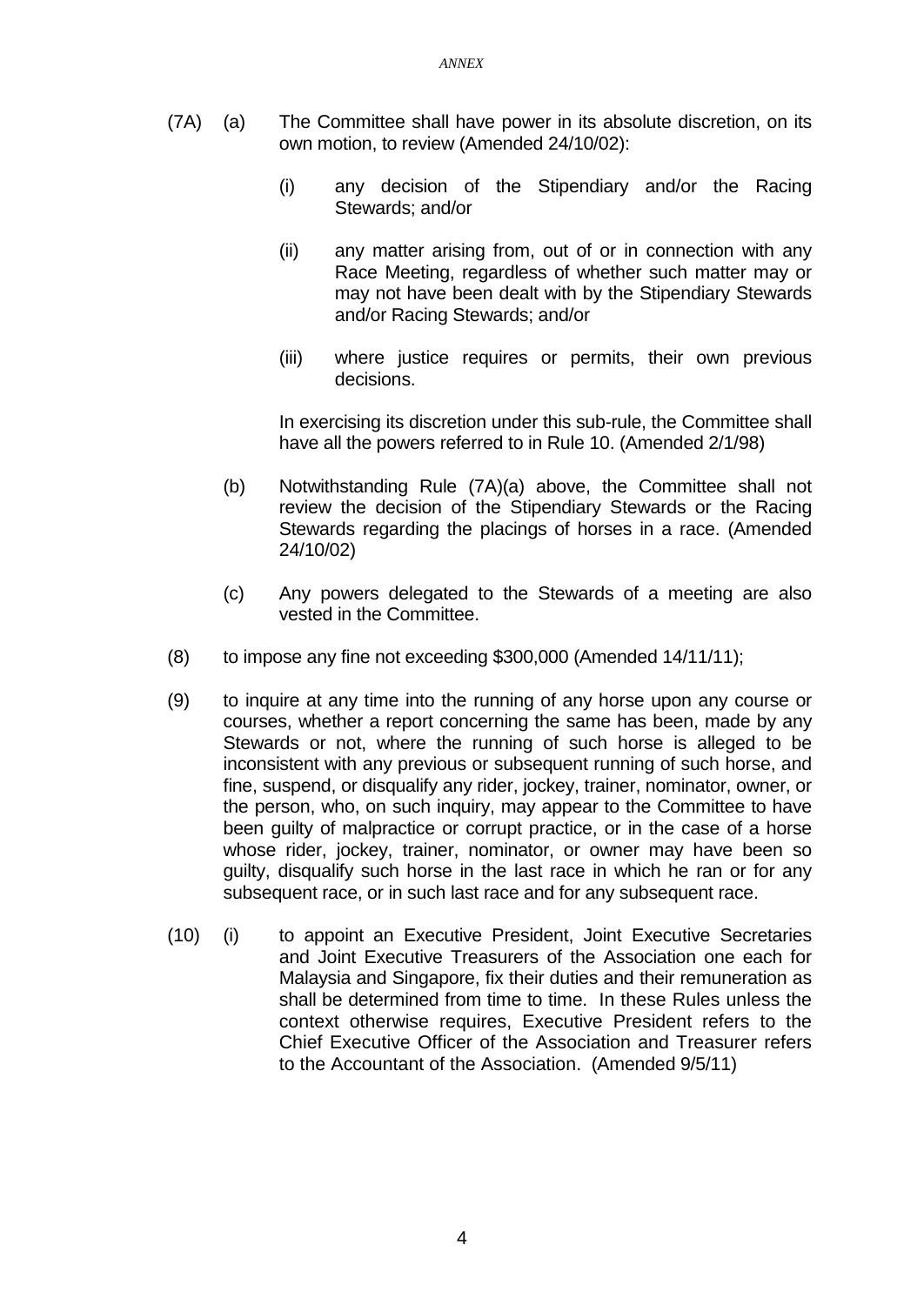- (ii) to appoint such Professional Stewards, Stipendiary Stewards and other Officials as shall be deemed necessary for carrying out the objects of the Association and fix their duties from time to time, and where considered necessary to delegate to a Local Committee or its Secretary the power to appoint Honorary Stewards or Deputies for particular racedays, such appointments to be considered as appointments by and of the Association in all respects.
- (iii) to appoint a member of an Associated Club to be registered with the Registrar of Societies of Malaysia as the Public Officer of the Association in accordance with Section 9(c) of the Malaysian Societies Act of 1966. (3/11/98)
- (11) to take any action which shall appear to them designed to promote the general interests of the clubs associated;
- (12) (i) to publish or authorise the publication in the Malayan Racing Association circulars and/or through the media or any subscription service including without limitation newspapers, news agencies, internet, radio and television in all forms (as the Committee shall in their absolute discretion think fit) of their decisions respecting any matter and any person, and of the decisions and reports of the Local Committees, Racing Stewards, Stipendiary Stewards and any other person authorised by it. (Amended 5/10/01)
	- (ii) except in cases where the Committee exercises its power contained in sub-rule (12)(iii) of Rule 7 any proposed new Rule, Regulation or amendment must be approved by the Committee who must also decide the date upon which the new or amended Rule or Regulation is to come into operation. The Rule or Regulation as approved must be published in the Malayan Racing Association Rules of Racing or Regulations before that date. (5/10/01)
	- (iii) in cases of emergency or expediency, to modify the Rules of Racing or Regulations or any part thereof, or to suspend any Rule or Regulation or any part thereof, for such period or periods as it thinks fit, without giving previous notice, but should it do so it shall report the fact in two subsequent consecutive issues of the Malayan Racing Association circulars. (5/10/01)
- (13) The Committee shall also have control of the MRA Stud Book and the MRA Register of Non Stud Book Mares, and the compilation and periodical publication of each thereof, and for that purpose may from time to time:
	- (a) appoint a Keeper of the Stud Book, who shall be paid such salary or other remuneration as the Committee of the association may approve.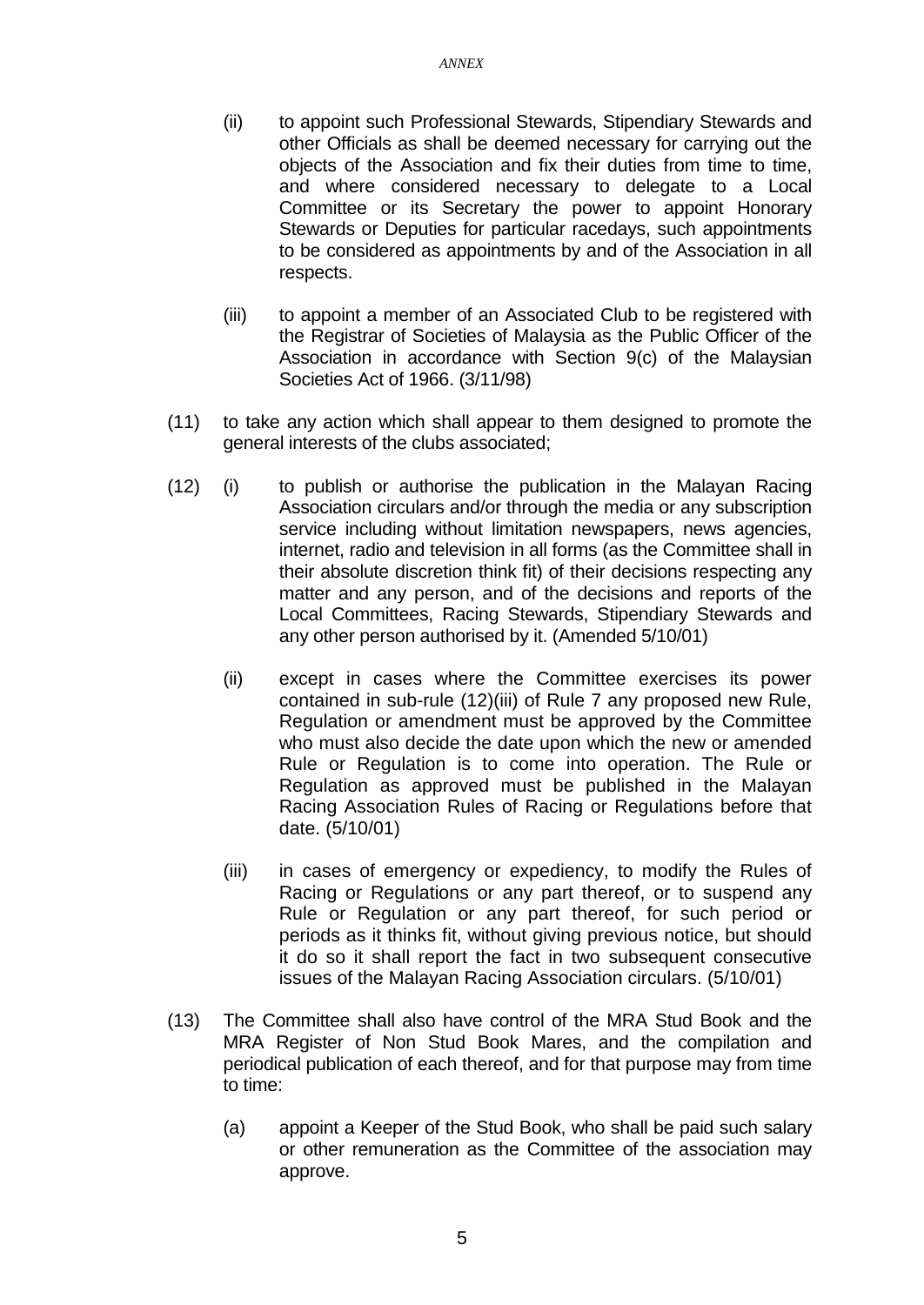- (b) appoint a compiler of the Register of Non Stud Book Mares, who shall be paid such salary or other remuneration as the Committee of the Association may approve.
- (c) make such regulations as it thinks fit with respect to:
	- (i) the entry of horses in the Stud Book; and/or
	- (ii) the entry, in the Register of Non Stud Book Mares of mares which are not eligible for entry in the Stud Book; and/or
	- (iii) matters which relate to the proper compilation either or both of the Stud Book and the Register Non Stud Book Mares; and/or
	- (iv) the duties of owners of horses in respect of which entry to the Stud Book is sought or has been granted and the fees to be paid by such owners; and/or
	- (v) the duties of owners of mares in respect of which entry to the Register of Non Stud Book Mares is sought or has been granted and the fees to be paid by such owners; and/or
	- (vi) the use of part or all of such fees for any purpose which the Committee of the Association may consider to be for the betterment of the thoroughbred breeding industry or for the assistance of any organisation connected therewith. (8/7/96)
- (14) To exercise any other powers conferred upon them by these Rules or the Rules of Racing and to take such action as they consider necessary for the purpose of carrying out or giving effect to these Rules or the Rules of Racing. (2/12/99)
- (15) Without prejudice to the generality of the foregoing sub-Rule 14 and save where any Rule expressly provides otherwise, to make such arrangements as they think fit, for any one or more of their powers or other functions under these Rules or Rules of Racing to be exercised on their behalf and in their name, by the Local Committee of an Associated Club, any employee including Professional Racing Stewards, Racing Stewards, Stipendiary Stewards and other Officials of the Association or Associated Clubs where they are satisfied that it is in the interest of the efficient administration of horse racing and the operation of these Rules and the Rules of Racing to do so. (Amended 15/5/14)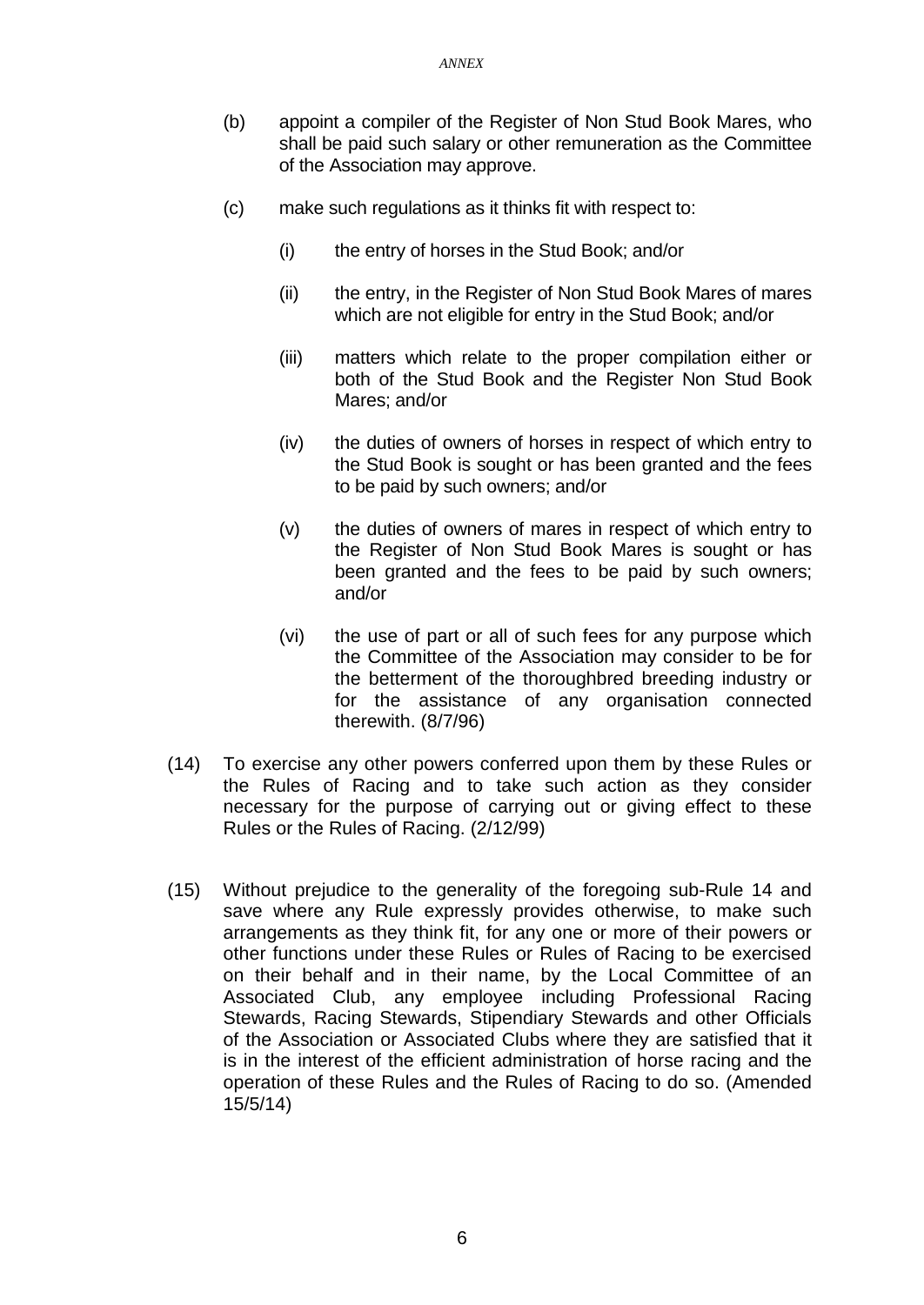Further the Committee has power at any time, to ratify the exercise or purported exercise of any power or function on their behalf, by the Local Committee of an Associated Club, any employee including Professional Racing Stewards, Racing Stewards, Stipendiary Stewards and other Officials of the Association or Associated Clubs where they think fit, notwithstanding that the Associated Club or individual may not have been duly authorised by the Committee at the relevant time. (Amended 15/5/14)

- 7A (1) In the event that any member of the MRA Committee or any member of his immediate family or his servant or agent is in any way interested in any dispute or question before them, that member shall not be competent to enter into and shall immediately withdraw from taking part in the discussion, consideration and/or adjudication of the dispute or question. (8/4/02)
	- (2) No member of the MRA Committee who in any way has an interest in a horse, whether by himself or through his immediate family, servant or agent, shall take part in any discussion with or give any instructions or directions to any official employed or appointed by the MRA or Local Committee of a Club where that official is performing his professional duties or responsibilities in connection with or in relation to the horse or a race in which the horse has been entered or has run. (8/4/02)
	- (3) For the purpose of this Rule, "immediate family" shall mean (8/4/02):
		- (a) a spouse;
		- (b) a child (including an adopted child, a step-child and a daughterin-law and a son-in-law);
		- (c) a father or mother (including father-in-law or mother-in-law); and
		- (d) a brother or sister (including a half-brother or half-sister and an adopted brother or adopted sister and a step-brother or stepsister).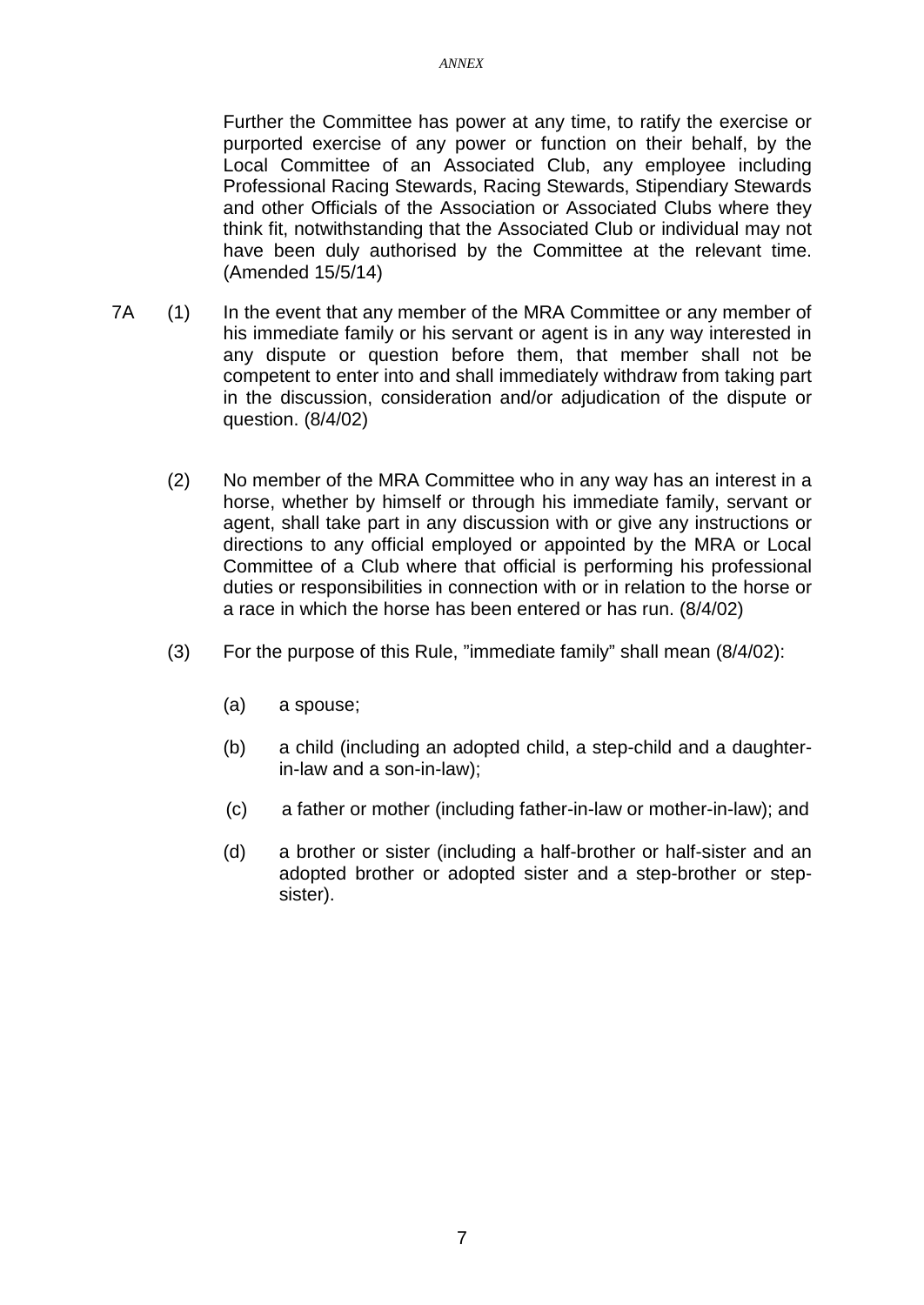### Annex B

### **APPLICATION FOR REGISTRATION OF LEASE OF A RACEHORSE**

(Under MRA Rules of Racing)

| <b>RACEHORSE NAME:</b> |                         |  |
|------------------------|-------------------------|--|
| <b>MRA BRAND NO.:</b>  | <b>YEAR OF FOALING:</b> |  |
| <b>COLOUR:</b>         | SEX:                    |  |
| <b>PEDIGREE: SIRE</b>  | <b>DAM</b>              |  |

THE LEASE AGREEMENT attached to this Application is made on the \_\_\_\_\_\_day of 20\_\_\_\_between the Lessor/s and the Lessee/s listed under the headings "Lessor/s" and "Lessee/s" as set out respectively below (hereinafter referred to as "Lease").

WHEREBY the Lessor/s agree/s to lease and the Lessee/s agree/s to take on the Lease from the Lessor/s the racehorse described above commencing on  $\frac{1}{\sqrt{1-\frac{1}{1-\frac{1}{1-\cdots}}}}$  and expiring on  $\sqrt{2}$ 

We declare that we have read and agree to comply with the MRA Rules of Racing, in particular but not limited to MRA Rule of Racing 64.

We enclose the registration fee of S\$100.00/RM200.00

We declare that the racehorse shall only run in the racing colours of the Lessee/s.

#### **COMPLETE THE FOLLOWING:**

- 1. Total percentage of net prizemoney payable to Lessee/s:\_\_\_\_\_\_\_\_\_\_\_\_\_\_\_\_\_%
- 2. Total percentage of net prizemoney payable to Lessor/s:

#### **PLEASE NOTE THE TOTAL COMBINED SHARE PERCENTAGE MUST EQUAL 100%**

- 3. Transport cost borne by Lessee/s: Yes / No
- 4. Trophies to be handed over to: Lessor/s / Lessees/s
- 5. Is there a right of purchase, and if so, for what amount?

#### **IMPORTANT NOTICE:**

The MRA:

- 1. Accepts no responsibility whatsoever for the due observance of the terms of the Lease, or any such failing relating to such Lease.
- 2. Provides no warranty as to the accuracy, truthfulness or legal efficacy or enforceability of any terms of the Lease.
- 3. Has no role in determining or in any way resolving any dispute whatsoever arising between the Lessor/s and the Lessee/s as to the terms of the Lease.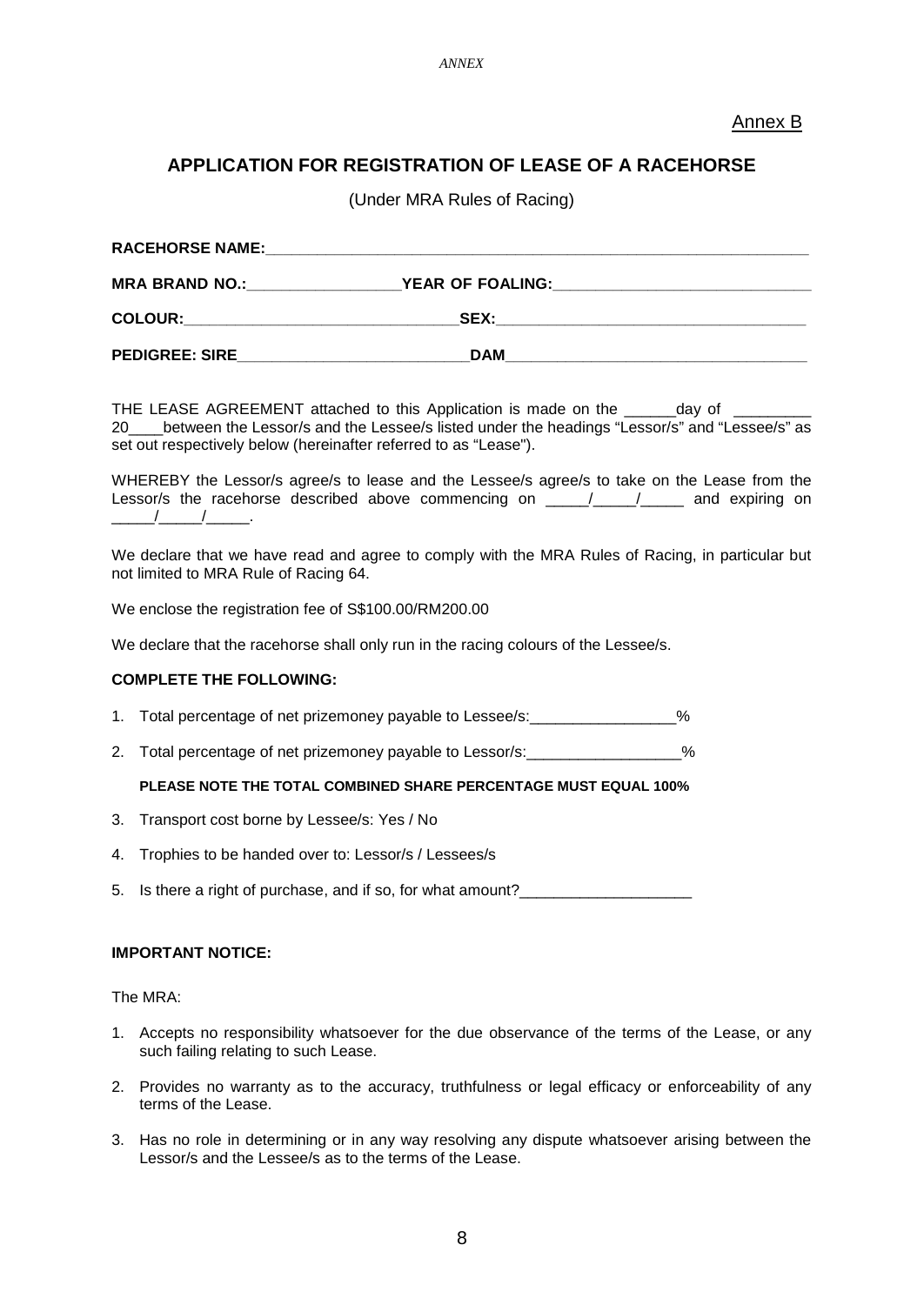#### NOTES:

- 1. **Lessor/s** are the owners of the horse and **Lessee/s** are the persons leasing the horse.
- 2. The net prizemoney will be paid directly to the Manager Lessee (MRA Registered Owner), unless the Lessor/s request/s that the percentage of net prizemoney due to the Lessor/s be paid directly to the Manager Lessor. If so, the net prizemoney as stated above will be paid directly to the Manager Lessor and Manager Lessee (MRA Registered Owner) in accordance to the percentage as stated above (rounding off to two decimal places).
- 3. Any "broken money" will be paid to Lessor/s. "Broken money" means the leftover sum, if any, in the event that the rounding off of the percentages of net prizemoney as stated above results in a sum which is below total sum of the net prizemoney.
- 4. I/We, the Lessor/s, agree that, in the event the Lessor/s request that the net prizemoney due to the Lessor/s be paid directly to the Manager Lessor, the Lessor/s will bear all administrative charges that may be incurred by the Associated Club as a result of such request, as determined by the Associated Club from time to time. Such administrative charge will be deducted from the net prizemoney due to the Lessor/s prior to the payment of such net prizemoney to the Manager Lessor.
- 5. Changes to Lessor-Lessee constitutions must be submitted to the MRA.

## **LEASE DETAILS**

#### **Lessor/s**

#### Personal Particulars

|                | Bank Details: (To be filled by the Manager only)                                                    |  |                      |       |
|----------------|-----------------------------------------------------------------------------------------------------|--|----------------------|-------|
|                |                                                                                                     |  |                      |       |
|                |                                                                                                     |  | (as in Bank Account) |       |
|                |                                                                                                     |  |                      |       |
|                |                                                                                                     |  |                      |       |
|                |                                                                                                     |  |                      |       |
|                |                                                                                                     |  |                      |       |
| 2 <sup>1</sup> |                                                                                                     |  |                      |       |
|                |                                                                                                     |  |                      |       |
|                | NRIC/Passport No.:___________________________________ Date of Birth: ______________________________ |  |                      |       |
|                |                                                                                                     |  |                      |       |
|                | Contact No.: ________________                                                                       |  |                      | (Fax) |